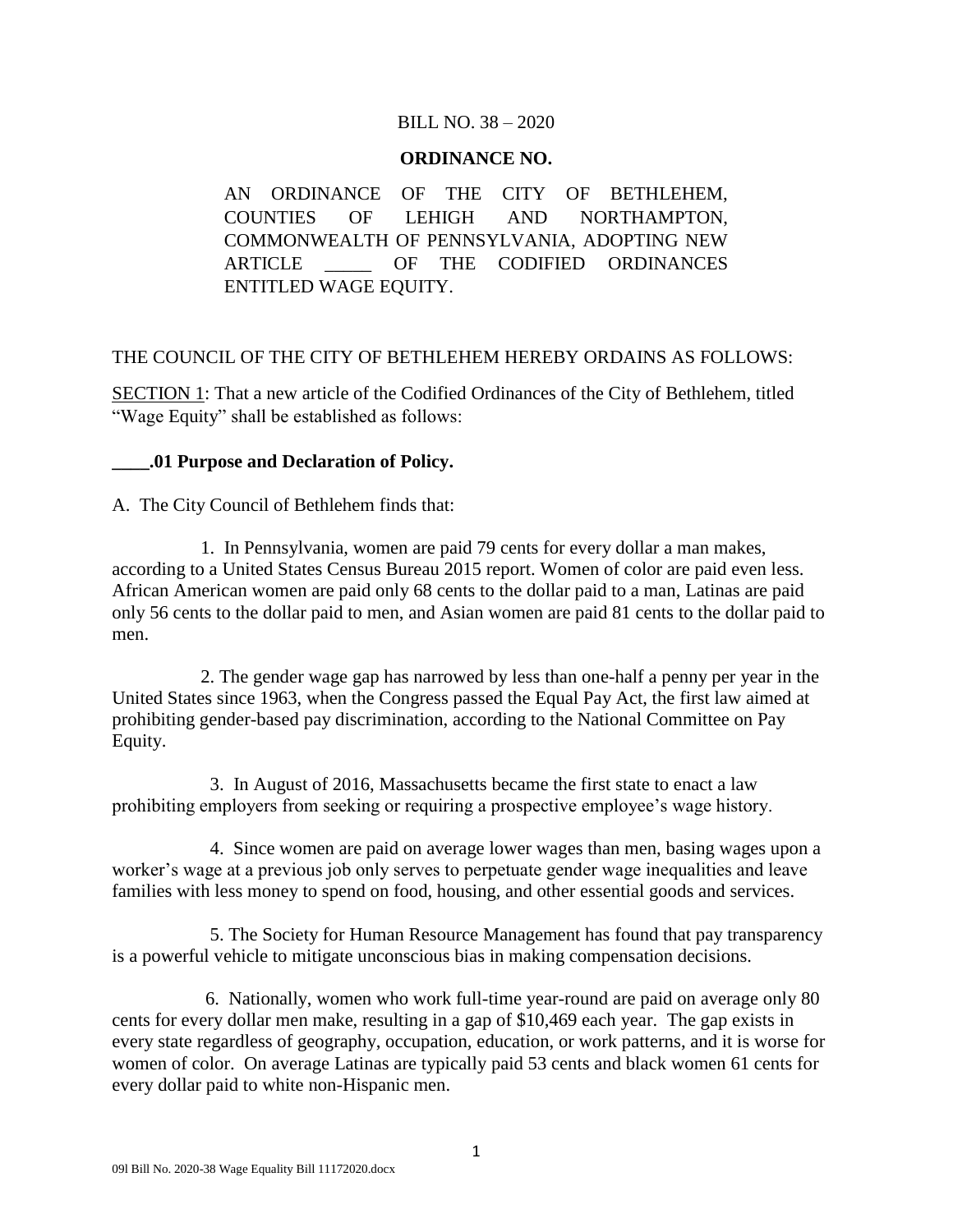- B. It is the purpose of this Ordinance:
	- 1. to require that salary offers should be based upon the job responsibilities of the position sought, and not based upon the prior wages earned by the applicant, so as to avoid the perpetuation of gender wage inequalities.; and
	- 2. to help close punishing gender wage gaps by eliminating a harmful workplace practice that has been highlighted by Congress and human resources organizations, so as to combat the wage discrimination that has plagued our society for decades.

C. This article shall be deemed an exercise of the police power of the City of Bethlehem for the protection of the public welfare, prosperity, health and peace of the City. Wage equality in the workplace will contribute to the economic well-being and general welfare of the United States and the Commonwealth of Pennsylvania, and the citizens of the Lehigh Valley and the City of Bethlehem in particular.

### **\_\_\_\_ .02 Definitions**

- A. The terms "City", "City Council", "Employee", and "Employer" when used in this Article shall have the same meanings given to them in Article 145.02.
- B. "to inquire" shall mean to ask a job applicant in writing or otherwise
- C. "wages" shall mean all earnings of an employee, regardless of whether determined on time, task, piece, commission or other method of calculation and including fringe benefits, wage supplements, or other compensation whether payable by the employer from employer funds or from amounts withheld from the employee's pay by the employer.
- D. "gender" shall be inclusive of all gender identities.

# **\_\_\_ .03 Unlawful Practices.**

- A. Prohibition on Inquiries into Wage History.
	- 1. It is an unlawful employment practice for an employer, employment agency, or employee or agent thereof:
		- a. To inquire about a prospective employee's wage history, require disclosure of wage history, or condition employment or consideration for an interview or employment on disclosure of wage history, or retaliate against a prospective employee for failing to comply with any wage history inquiry or for otherwise opposing any act made unlawful by this article.
		- b. To rely on the wage history of a prospective employee from any current or former employer of the individual in determining the wages for such individual at any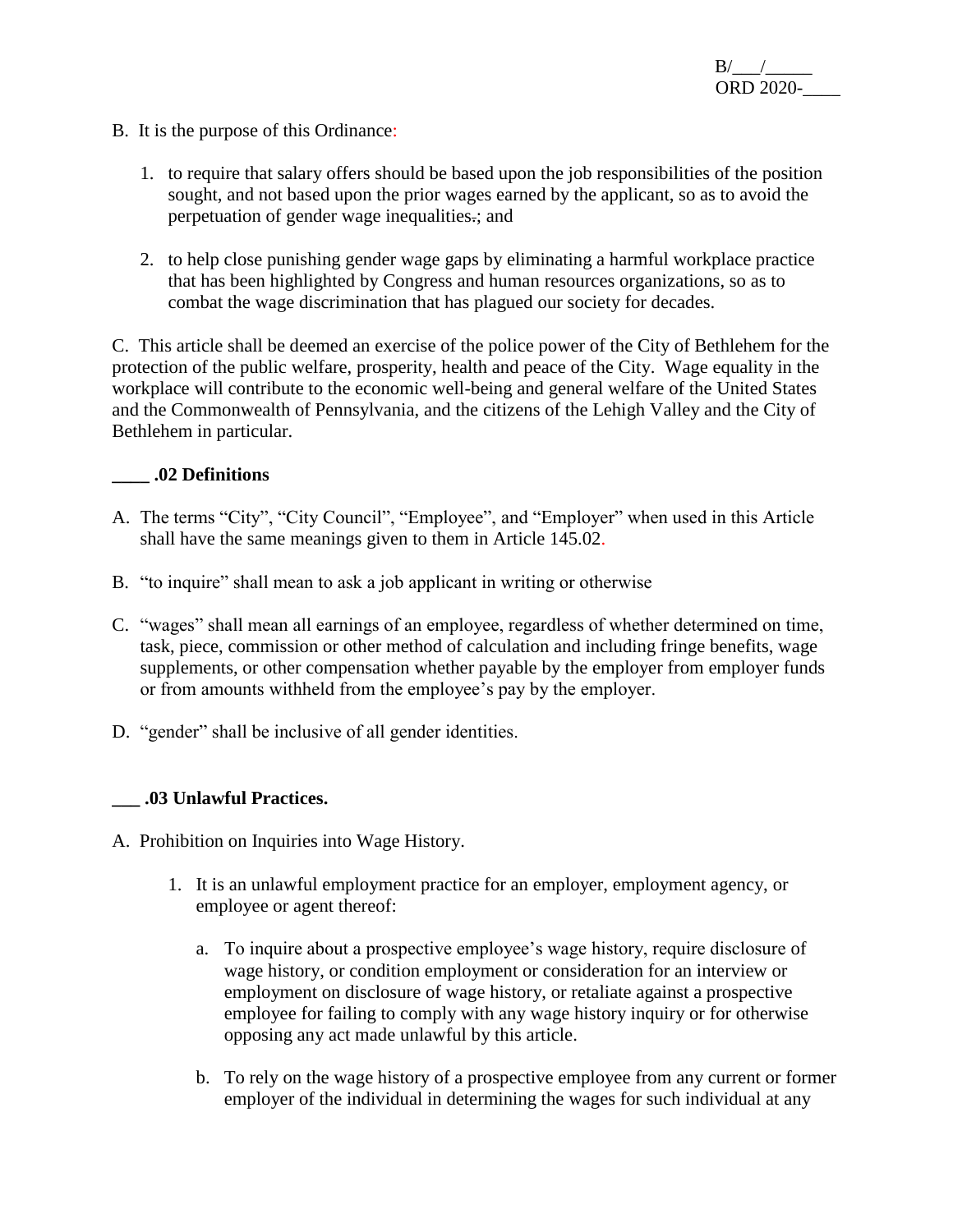stage in the employment process, including the negotiation or drafting of any employment contract, unless such applicant knowingly and willingly disclosed his or her wage history to the employer, employment agency, employee or agent thereof.

2. This section \_\_\_ .03 shall not apply to any actions taken by an employer, employment agency, or employee or agent thereof, pursuant to any federal, state or local law that specifically authorizes the disclosure or verification of wage history for employment purposes.

- B. Prohibition on banning the sharing of wage information
	- 1. It is an unlawful employment practice for an employer to:
		- a. require an employee to sign a contract or waiver that would prohibit the employee from disclosing or sharing information about the employee's wages, salary or remuneration; or in any manner to forbid the disclosure or sharing of wage, salary, or remuneration information by an employee;
		- b. retaliate in any way against an employee for disclosing or sharing wage, salary, or remuneration information;
- C. Related Practices
	- 1. It is an unlawful employment practice for an employer to:
		- a. retaliate against any employee because such individual has opposed any practice forbidden by this article, or because such employee has made a charge, testified or assisted in any manner in any investigation, proceeding or hearing under this article;
		- b. aid, abet, incite, compel or coerce the doing of any act declared by this article to be an unlawful practice, or obstruct or prevent any person from complying with the provisions of this article.

D. Notice of the requirements of this article shall be given by the City as part of the City's annual Business Privilege licensing process.

# **\_\_\_\_ .04 Penalty**

- A. A person who violates the provisions of this article commits a summary offense and, upon conviction, shall be sentenced to pay a fine of not more than \$1,000 or to imprisonment for not more than 90 days, or both.
- B. An individual seeking to enforce the provisions of this Ordnance may bring a claim before a Magisterial District Judge or before a County Human Relations Commission should one be formed and have authority to hear such matters.